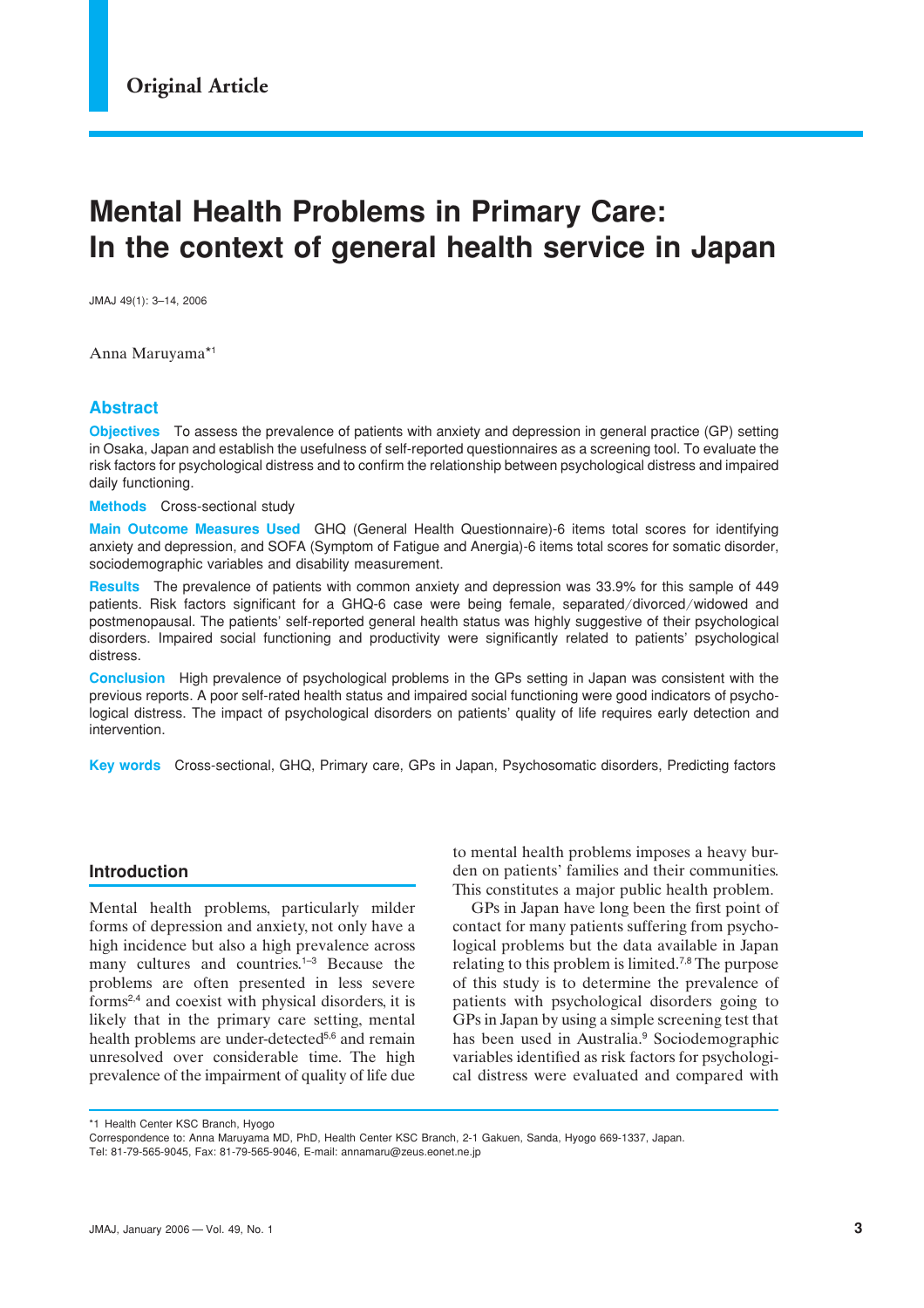| GHQ-6 items                                | SOFA-6 items                           |
|--------------------------------------------|----------------------------------------|
| 5. Feeling nervous or tense                | 6. Muscle pain after activity          |
| 12. Feeling unhappy and depressed          | 16. Needing to sleep longer            |
| 20. Feeling constantly under strain        | 17. Prolonged tiredness after activity |
| 27. Everything getting on top of you       | 25. Poor sleep                         |
| 33. Losing confidence                      | 30. Poor concentration                 |
| 34. Being unable to over come difficulties | 31. Tired muscles after activity       |

**Table 1 GHQ-6 items and SOFA-6 items**

previous studies to define the subgroups at risk. This study also looks at common and non-specific physical symptoms of patients that are suggestive of psychological problems.

## **Methods**

**Selection of GPs**: In the first instance, all 12 doctors who were affiliated with a department of general medicine of Osaka University Hospital and practiced in the Osaka area were approached. The purpose and method of the study, and the requirement of the submission of the cases of about 100 patients per doctor were explained. Seven doctors agreed to participate in the study. Two doctors who dropped out of the study at the early stage, stated that it created too much extra work for receptionists as their reason for doing so. Thus this study is based on patients who attended 5 GP clinics in the Osaka area in the period from October to November 2001.

The reasons given by the 4 doctors who would not participate was that they were too busy or that it was too busy a time of the year to carry out the study. Another doctor, who declined to participate in the study, stated that none of her patients showed any identifiable psychological problems and if there had been any, the patient would have already been referred to a specialist. **Subjects**: Patients were selected as either the consecutive or every other attendee according to the decision made by the individual GP. Those patients who appeared to have acute upper respiratory infections and those with cognitive function disorders were excluded. Patients were asked by the receptionist to fill in the questionnaires while waiting for the doctor. Those who had made more than one visit to the clinic in the period of the study were not asked to fill out the questionnaires twice. A two-page patient' self-assessment questionnaires, SPHERE-JP (Appendix) was used to evaluate the prevalence and the predicting factors of psychological distress of patients. In addition, a follow-up interview with participating GPs was undertaken using a semi-structured questionnaire.

The questionnaire (Appendix) is a Japanese version, translated and back-translated, of the 34-item Australian SPHERE-GP (Somatic and Psychological Health Report). The SPHERE-GP questionnaire<sup>10</sup> was developed based on the assumption that 'Mental disorders in general practice are best characterized by mix of psychological and somatic distress.' (Table 1) Embedded in these 34-item questionnaires are 6 psychological items GHQ-6 (General Health Questionnaire) and six somatic items SOFA-6 (Symptom of Fatigue and Anergia) that best predict DSM-III (Diagnostic and Statistical Manual of Mental Disorders, III) diagnoses of GPs' patients with depression and anxiety dimension by CIDI (Composite International Diagnostic Interview). The response system employed for the 34 questions was: 'never or some of the time', 'a good part of the time' or 'most of the time' (scored '0-1-2', respectively). A pilot study was carried out with a group of 30 patients with a satisfactory compliance of all items.

In reference to previous reports,<sup>7,11,12</sup> Sociodemographic indicators (Appendix) included years of formal education, employment, marital status, household number, and number of children. General health status was self-rated by patients as being excellent, very good, good, fair or bad. Women indicated their health status, as either pre- or postmenopausal. Questions included social and daily functioning during the previous month. Level of functioning with regard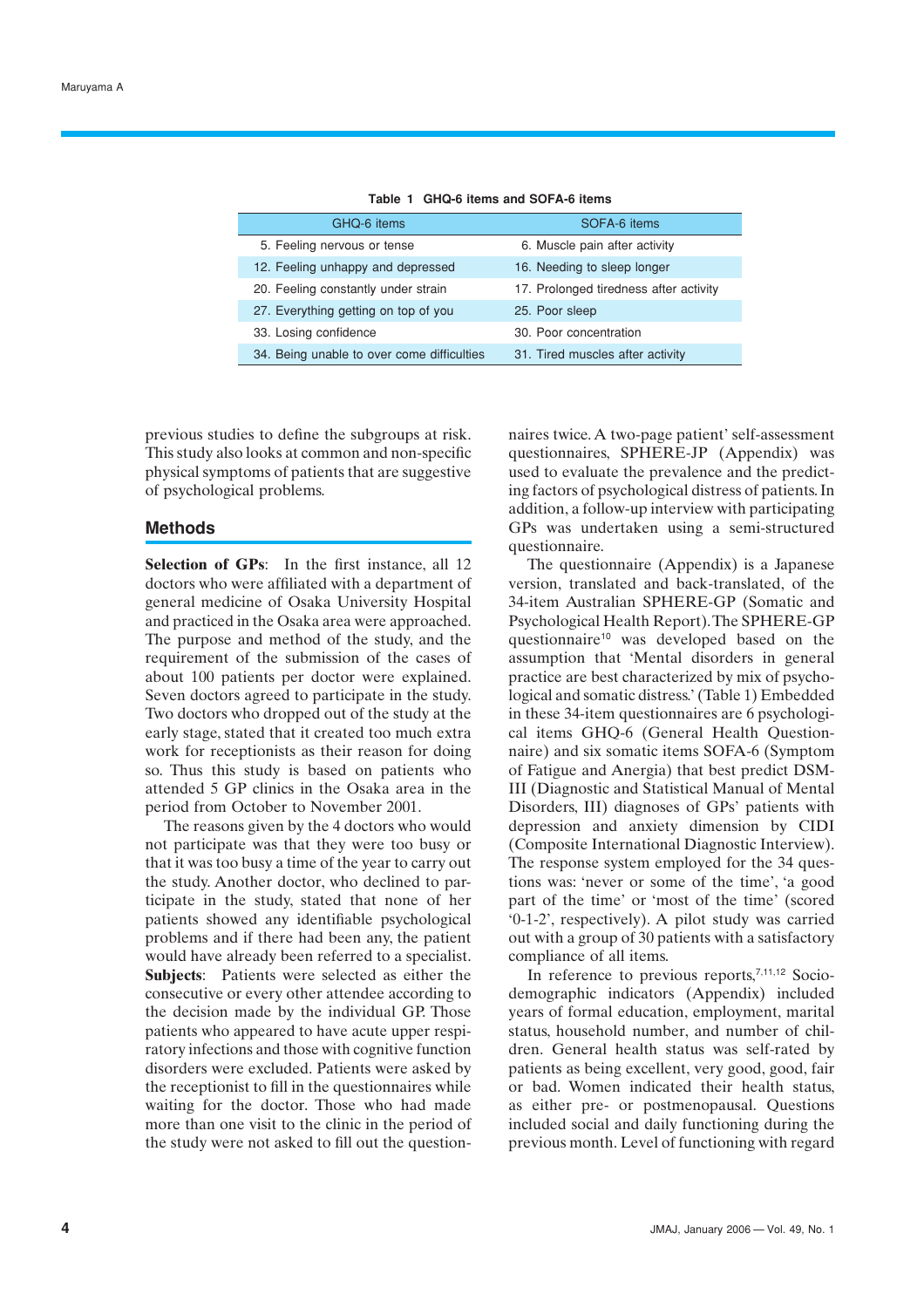| Doctor characteristics                                     | All subjects                | Dr (group) $1$              |                             | Dr (group) $2$ Dr (group) $3$ | Dr (group) $4$            | $Dr$ (group) $5$            |
|------------------------------------------------------------|-----------------------------|-----------------------------|-----------------------------|-------------------------------|---------------------------|-----------------------------|
| Age                                                        |                             | 53                          | 52                          | 58                            | 52                        | 51                          |
| Gender                                                     |                             | F                           | F                           | M                             | M                         | M                           |
| Year of practice                                           |                             | 9                           | 15                          | 18                            | 10                        | 17                          |
| Adult patients per day                                     |                             | 24                          | 20                          | 25                            | 60                        | 45                          |
| Style of visit<br>(appointment: A/walk in: W)              |                             | W                           | W                           | W                             | W                         | W                           |
| N                                                          | 449                         | 91                          | 87                          | 99                            | 97                        | 75                          |
|                                                            |                             |                             |                             |                               |                           |                             |
| <b>Patients Characteristics</b>                            |                             |                             |                             |                               |                           |                             |
| Female patients (%)                                        | 65.0%                       | 71.4%                       | 63.2%                       | 56.6%                         | 66.0%                     | 69.3%                       |
| Age of patient (Mean $\pm$ SD)                             | $56.5 \pm 15.4$             | $56.7 \pm 13.9$             | $50.9 \pm 17.2$             | $57.8 \pm 14.6$               | $59.7 \pm 15.2$           | $56.8 \pm 15.0$             |
| GHQ-6 total score (Mean $\pm$ SD)                          | $1.46 \pm 2.02$             | $1.45 \pm 1.75$             | $1.10 \pm 2.01$             | $1.88 \pm 2.47$               | $1.62 \pm 1.91$           | $1.11 \pm 1.72$             |
| GHQ cases (%)                                              | 33.9%                       | 36.3%                       | 20.7%                       | 40.4%                         | 41.2%                     | 28.0%                       |
| <b>Restricted days</b><br>(range)                          | $1.2 \pm 3.4$<br>$(0 - 30)$ | $1.2 \pm 2.8$<br>$(0 - 15)$ | $0.8 \pm 2.9$<br>$(0 - 15)$ | $1.2 \pm 3.03$<br>$(0 - 15)$  | $1.4 + 4.1$<br>$(0 - 21)$ | $1.0 \pm 3.8$<br>$(0 - 30)$ |
| Days in bed<br>(range)                                     | $0.7 + 2.3$<br>$(0 - 20)$   | $0.6 + 1.7$<br>$(0 - 10)$   | $0.4 + 1.6$<br>$(0 - 10)$   | $0.8 + 2.1$<br>$(0 - 10)$     | $0.8 + 2.5$<br>$(0 - 15)$ | $0.8 + 3.1$<br>$(0 - 20)$   |
| Number of people in household<br>(range)                   | $2.1 + 1.6$<br>$(0-8)$      | <b>NA</b>                   | <b>NA</b>                   | $3.5 + 1.7$<br>$(0-8)$        | $2.7 + 1.6$<br>$(0-8)$    | $3.0 + 1.4$<br>$(0 - 7)$    |
| Number of children (Mean $\pm$ SD)<br>(age range in years) | $1.7 \pm 1.1$<br>$(0-9)$    | $1.7 \pm 0.9$<br>$(0-5)$    | $1.9 + 1.1$<br>$(0-5)$      | $1.8 + 1.0$<br>$(0-4)$        | $1.8 + 1.3$<br>$(0-9)$    | $1.6 + 1.0$<br>$(0-4)$      |
| Years of education                                         | $13.5 \pm 1.6$              | $13.8 \pm 1.3$              | $13.6 \pm 0.8$              | $13.3 \pm 1.5$                | $13.5 \pm 1.5$            | $13.1 \pm 1.7$              |

**Table 2 Characteristics of GPs and their patients**

Average number of people in Japanese households: 2.79

(Statistical Data Base System, Ministry of Health and Labor, 1999)

NA: Number of people in household not asked in questionnaires for patients of Drs 1 & 2.

to hobbies, housework, job, and relationships with others were self-rated by the patients. Subjects were also asked whether the reason for the visit was primarily psychological, physical or both.

**Data analysis**: A GHQ case, that is a patient with a likely psychiatric diagnosis was defined as having a total GHQ-6 item score (the anxiety and depression dimension) of 2 or more. A SOFAcase was defined as a total SOFA-6 item score (somatic dimension) of 3 or more. Since there is a strong positive correlation  $(r=0.58, P<0.001)$ between these two sets of questions, only the GHQ-6 scores were used in the statistical analysis. In a WHO Nagasaki study<sup>7</sup> that used the GHQ-6 questionnaire, a cut off point of 2 or more was also used and this point gave the best sensitivity 76.6% and specificity 74.7%.

As mentioned later in the results section

(Table 6), a cut off of 2 or more for GHQ-6 total score discriminated a GHQ case from a Non-GHQ case with a significant difference in 'restricted days': missed days of work, school or regular responsibilities, or a level of impaired functioning over last one month. Mean restricted days for a GHQ case was 2.6 days while for a Non-GHQ case it was 0.47days. This finding also supported the appropriateness of a cut off point of 2 or more for a GHO case.

All statistical analyses were conducted with the Statistical Package for Social Sciences (SPSS 10.0).

The Ethics Committees of the Geriatrics Department of Osaka University Medical School and the University of New South Wales approved this study.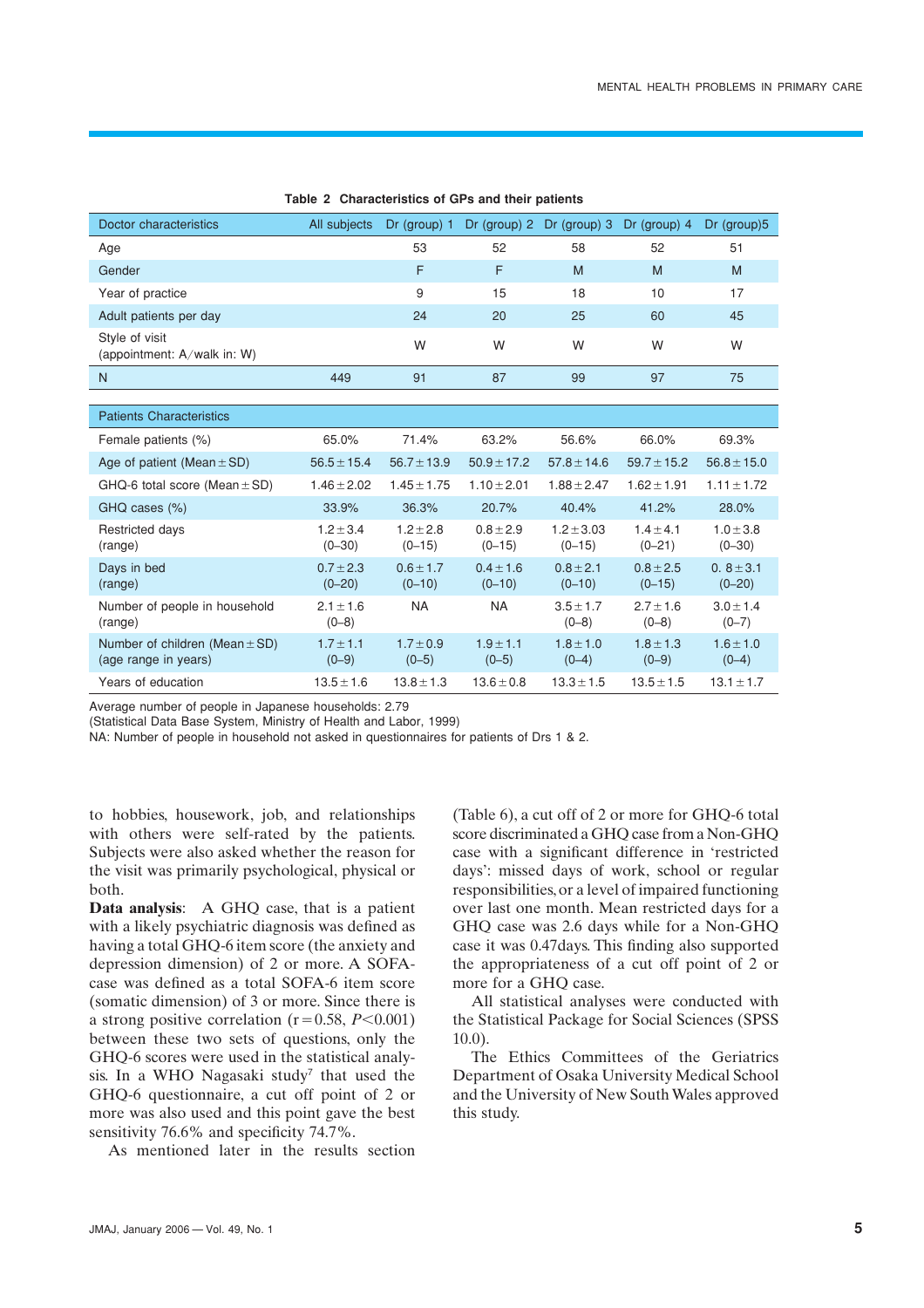|                           |                                                  | GHQ-6 score (SD)                                                   | $\mathsf{n}$                | $P$ value <sup>a</sup> |
|---------------------------|--------------------------------------------------|--------------------------------------------------------------------|-----------------------------|------------------------|
| Gender                    | Male<br>Female                                   | 1.02(1.60)<br>1.69(2.18)                                           | 157<br>292                  | 0.001                  |
| Age                       | $16 - 24$<br>$25 - 44$<br>$45 - 64$<br>$65 - 80$ | 1.08(1.66)<br>1.49(1.99)<br>1.40(2.00)<br>1.54(2.09)               | 13<br>84<br>187<br>165      | <b>NS 0.82</b>         |
| <b>Marital status</b>     | Not married<br>Married<br>Wid / Sep/Div          | 1.09(1.64)<br>1.36(1.93)<br>2.08(2.47)                             | 46<br>316<br>80             | 0.008 <sup>b</sup>     |
| Years of formal education | 13 or more<br>12 or less                         | 1.45(2.02)<br>1.43(2.03)                                           | 297<br>138                  | <b>NS 0.89</b>         |
| Employment                | Unemployed<br>Employed<br>Housewife              | 1.39(2.20)<br>1.39(1.88)<br>1.63(2.21)                             | 97<br>184<br>90             | <b>NS 0.623</b>        |
| Children                  | <b>None</b><br>1 or more                         | 1.43(2.09)<br>1.46(2.01)                                           | 75<br>374                   | <b>NS 0.889</b>        |
| Live alone                | Yes<br>No                                        | 1.39(1.95)<br>1.60(2.13)                                           | 38<br>233                   | <b>NS 0.576</b>        |
| Self-rated health status  | Excellent<br>Very good<br>Good<br>Fair<br>Poor   | 0.22(3.22)<br>0.32(0.89)<br>0.58(1.11)<br>1.74(2.02)<br>3.44(2.98) | 9<br>22<br>125<br>261<br>27 | $<$ 0.001 $\circ$      |
| Menopausal                | Premenopausal<br>Postmenopausal                  | 1.31(1.75)<br>1.89 (2.33)                                          | 87<br>198                   | 0.037                  |

**Table 3 Comparison of GHQ-6 scores for social characteristics and health factors**

a : One Way Anova

**b**: Post Hoc Test: not significant between Not married and Married

<sup>c</sup>: Post Hoc Test: not significant among Excellent, Very good and Good

## **Results**

**Internal consistency of somatic and psychological dimensions**: Cronbach's alpha (a measure of internal consistency) for the GHQ-6 items was 0.80 for the study population, female 0.82  $(n=292)$  and male 0.73  $(n=157)$  respectively. For SOFA-6 items Cronbach's alpha was 0.74 for all respondents, female  $0.74$  (n=292) and male 0.71 ( $n=292$ ) respectively. Both GHQ-6 items and SOFA-6 items showed high internal consistencies among their items and together constructed 2 major dimensions of the questionnaires. Cohen's kappa, a measurement of agreement between two scales, GHQ-6 and SOFA-6, was a low 0.316. This supports the use of GHQ-6 items as a scale for evaluation of psychological cases and SOFA-6 items as a scale for evaluation of somatic cases.

**GPs' characteristics compared with GPs in Japan**: Five doctors in this study have fairly typical general primary care practices. The five GPs (Table 2), 2 female and 3 male, ranging in age from 51 to 58, are solo, full-time, private practice doctors, affiliated with Osaka University Medical School. They share a similar career pathway; being trained in general medicine prior to starting their practices. They spent 8 to 18 years in clinical, research or teaching careers prior to commencing their practice as GPs. Years of private practice ranged from 9 to 18 years. They see primarily adult patients with general medical problems, though children below the age of 15 make up 20% to 40% of their patients. In order to compare these GPs to the average doctor in the Osaka area and in Japan as a whole, Dec. 30th 2000 database provided by the Ministry of Health, Labor and Welfare was used. Doctor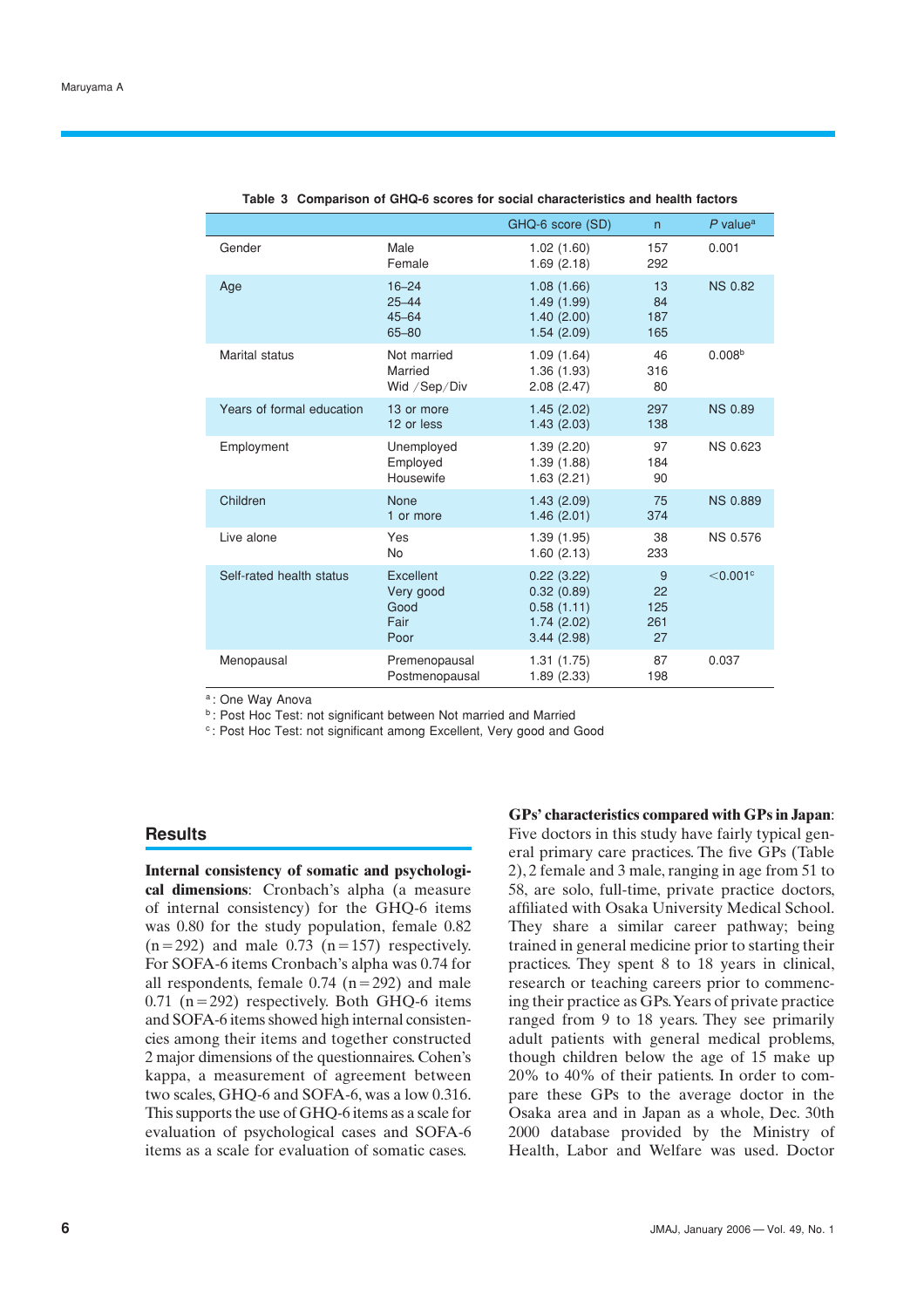

**Fig. 1 Age and GHQ-6 total scores in males and females**

distributions in Osaka prefecture are similar to those countrywide, except in that the ratio of doctors per 100,000 of the general population is higher in Osaka (223.3) than in Japan generally (191.6).

In the Osaka area and countrywide, the ratio of doctors working in hospitals to those in clinics is approximately 60% to 35%. Similarly in both Japan as a whole and the Osaka area, the ratio of male to female doctors is 85% to 15%, although for doctors under the age of 29 this drops to 2:1. While 80% of clinic doctors are full-time sole practitioners, the remaining 20% who practice with someone else usually do so with a family member. Among clinic doctors in Japan and in Osaka, nearly half of the doctors practice general medicine and function as the first point of contact for most patients in Japan.

**Distribution of subjects** (Table 2): The total number of subjects,  $n=449$ , aged 16 to 80, included 157 male (35.0%) and 292 female (65.0%). The mean age of the study population was  $56.5 \pm 15.4$  years and there were no significant age or age group differences found between males and females. The return rate of questionnaires was 95.7% (range, 97.0–92.8% from practice to practice).

**Proportion of GHQ and SOFA cases**: The over all rate of mental disorder (GHQ-6 item total score two or more) was 33.9% with mean total GHQ-6 score  $3.78 \pm 1.88$  and the over-all rate of positive somatic items (SOFA-6 item total score 3 or more) was 41.6% with total GHQ-6 mean score  $3.20 \pm 2.60$ . The rate of those patients who

were cases on both GHQ and SOFA scales was 23.4% with mean GHQ-6 total score  $4.11 \pm 2.03$ . **Significant sociodemographic factors** (Table 3): The significant differences in GHQ-6 total score were found in each of the following variables: gender, age difference when male and female were considered separately, marital status, patient self-rated status of general health and menopausal status for women.

**Gender difference**: The GHQ-6 total score for all female subjects was 1.69 which was significantly higher than 1.02 for male  $(P=0.001)$ .

**Age difference**: No significant correlation was found between age and GHO-6 scores  $(r=0.067)$ ,  $P=0.08$ ,  $n=449$ ) in subjects when taken as a whole. When male and female scores were analyzed separately, there was a significant positive correlation between age and GHQ-6 scores for females  $(r=0.141, P=0.015, n=297)$  but not for males ( $r = -0.109$ ,  $P = 0.176$ ,  $n = 157$ ).

**Male and female in different age groups** (Fig. 1): Both genders had similar lowest scores at age 16 to 24 years, with GHQ-6 scores 1.17 for male and 1.00 for female respectively. Age 25 to 44 scores increased to 1.48 for males and 1.47 for females respectively. However men and women developed significantly different scores in higher age groups. The mean score for men decreased to 0.97 for age group 45–64 year and remained low 0.92 for age group 65 to 80. By contrast, women's GHQ-6 scores increased steadily with a corresponding increase in age: the youngest female group 16 to 24 years was 1.00, the score of women 45 to 64 was 1.59 and that of 65 to 80 year-old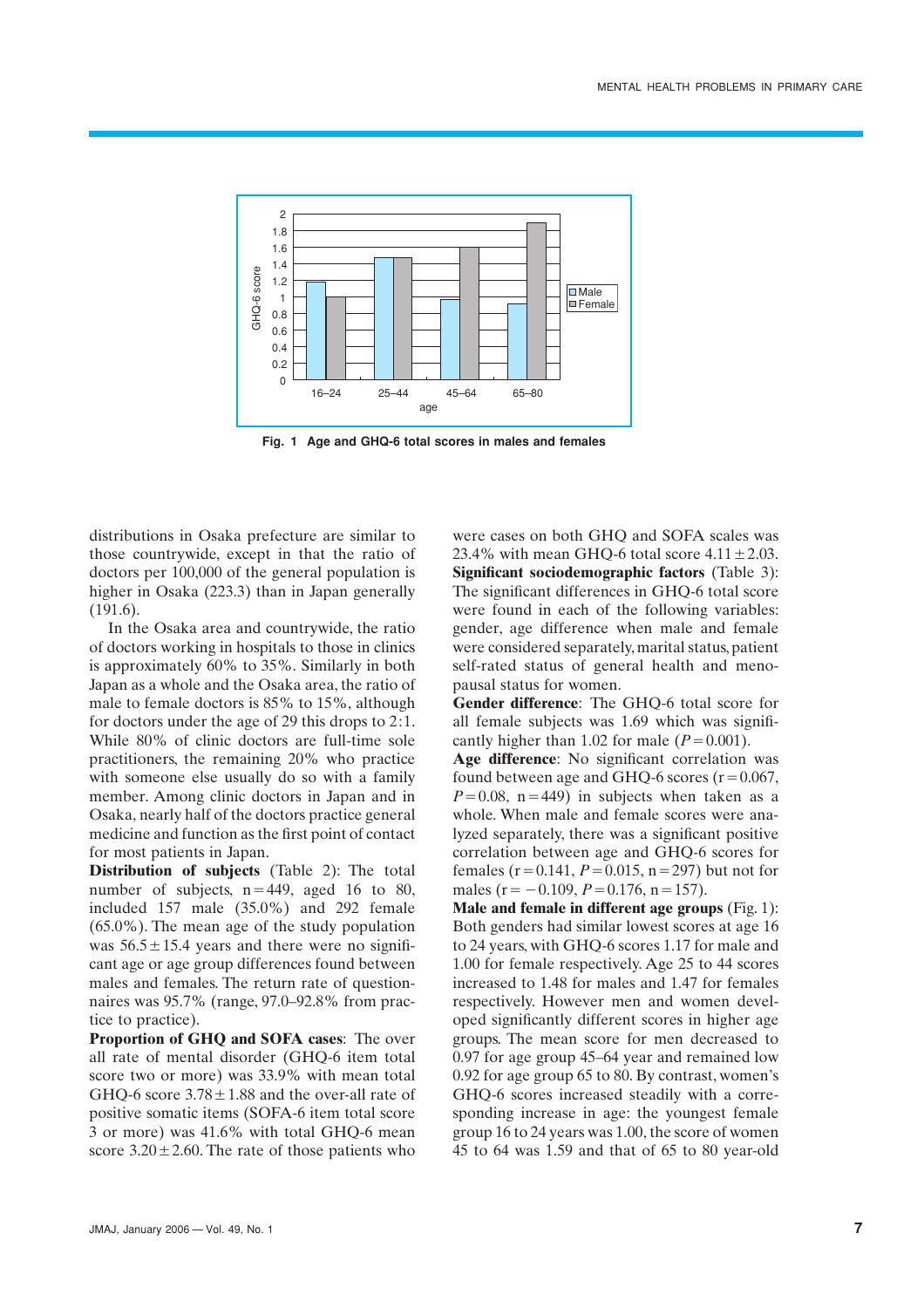| <b>Marital status</b>      | Gender         | N          | Mean GHQ-6 score     | $P$ values* |
|----------------------------|----------------|------------|----------------------|-------------|
| Not married                | Male<br>Female | 19<br>27   | 1.05 $-$<br>$1.11 -$ | NS (0.970)  |
|                            | Total          | 46         | 1.09                 |             |
| Married or de facto        | Male<br>Female | 128<br>188 | $0.98 -$<br>$1.63 -$ | 0.007       |
|                            | Total          | 316        | 1.36                 |             |
| Separated/Divorced/Widowed | Male<br>Female | 7<br>73    | 1.43 $-$<br>$2.14 -$ | NS (0.472)  |
|                            | Total          | 80         | 2.08                 |             |

#### **Table 4 Comparison for GHQ-6 scores between male and female in different marital status**

\*: One way Anova

|  |  | Table 5 Physical symptoms as a risk factor for GHQ-cases, logistic regression analysis |  |  |
|--|--|----------------------------------------------------------------------------------------|--|--|
|  |  |                                                                                        |  |  |

|                       | Physical symptoms                          | Affirmative respondents <sup>a</sup><br>% | GHQ cases <sup>b</sup><br>$\%$ | Odds Ratio <sup>c</sup><br>$(95% \text{ Cl})$ |
|-----------------------|--------------------------------------------|-------------------------------------------|--------------------------------|-----------------------------------------------|
| <b>Tiredness</b>      | 17. Prolonged tiredness after activity     | 36.1                                      | 55.4                           | $5.0(2.6-9.4)$                                |
|                       | 29. Feeling tired after rest or relaxation | 28.1                                      | 62.8                           | $4.0(2.6-6.9)$                                |
| Sleep disturbance     | 25. Poor sleep                             | 28.7                                      | 60.5                           | $3.8(2.2 - 6.6)$                              |
|                       | 16. Needing to sleep longer                | 49.5                                      | 45.2                           | $3.3(1.8-5.8)$                                |
| Musculo-skeletal pain | 21. Joint pain                             | 21.5                                      | 48.8                           | $3.0(1.7-5.0)$                                |
|                       | 4. Pains in arms or legs                   | 20.7                                      | 49.6                           | $2.8(1.7-4.7)$                                |
|                       | 15. Back pain                              | 56.6                                      | 42.5                           | $2.5(1.4 - 4.5)$                              |
|                       | 1. Headaches                               | 17.9                                      | 60.9                           | $2.7(1.7-4.4)$                                |
| <b>Dizziness</b>      | 28. Dizziness                              | 16.9                                      | 66.1                           | $2.8(1.7-4.4)$                                |
|                       | 9. Fainting spells                         | 17.2                                      | 55.0                           | $2.8(1.6-4.8)$                                |
| Gastrointestinal      | 24. Diarrhea or constipation               | 27.4                                      | 46.6                           | $2.6(1.6-4.4)$                                |
|                       | 13. Gas or bloating                        | 17.9                                      | 46.8                           | $2.6(1.6-4.3)$                                |

a: The rate of respondents who in the affirmative to either 'a good part of the time' or 'most of the time' for each item

**b** : Rate of GHQ-6 cases among affirmative respondents

 $c$ : Odds ratio (95% confidence interval,  $P=0.01$ ) for being a GHQ case (GHQ-6 items), adjusted for gender

women was 1.90.

**Marital status** (Table 3): Widowed/separated/ divorced as one category had significantly higher GHQ-6 items score  $(2.08, P=0.008)$  than the group of not married (1.09) or married (1.36). No significant difference was found between the groups of not married and married.

**Male and female in different marital status** (Table 4): There was no significant gender difference for GHQ-6 item score within the category of not married (male 1.05 and female 1.11 respectively) or the group of separated/divorced/ widowed (male 1.43, female 2.14). Within the category of married, married women had significantly higher GHQ-6 scores than married men (female 1.63 and male 0.98 respectively,

## $P = 0.007$ .

Comparing the scores of married men and women by age groups, a significant difference between the genders in married subjects was found in the age group 45 to 64 years and 65 to 80 years. Married females in the age group 45–64 years had a significantly higher GHQ-6 score of 1.70 than that of males  $0.82$  ( $P=0.01$ ). Married females, in the age group of 65 to 80 also had a significantly higher GHQ-6 score 1.64 than that of male  $0.89$  ( $P=0.02$ ).

There was no significant difference in the mean GHQ-6 total scores in relation to the following socio-demographic characteristics as predicting factors for a GHQ case; years of formal education, employment status, having children or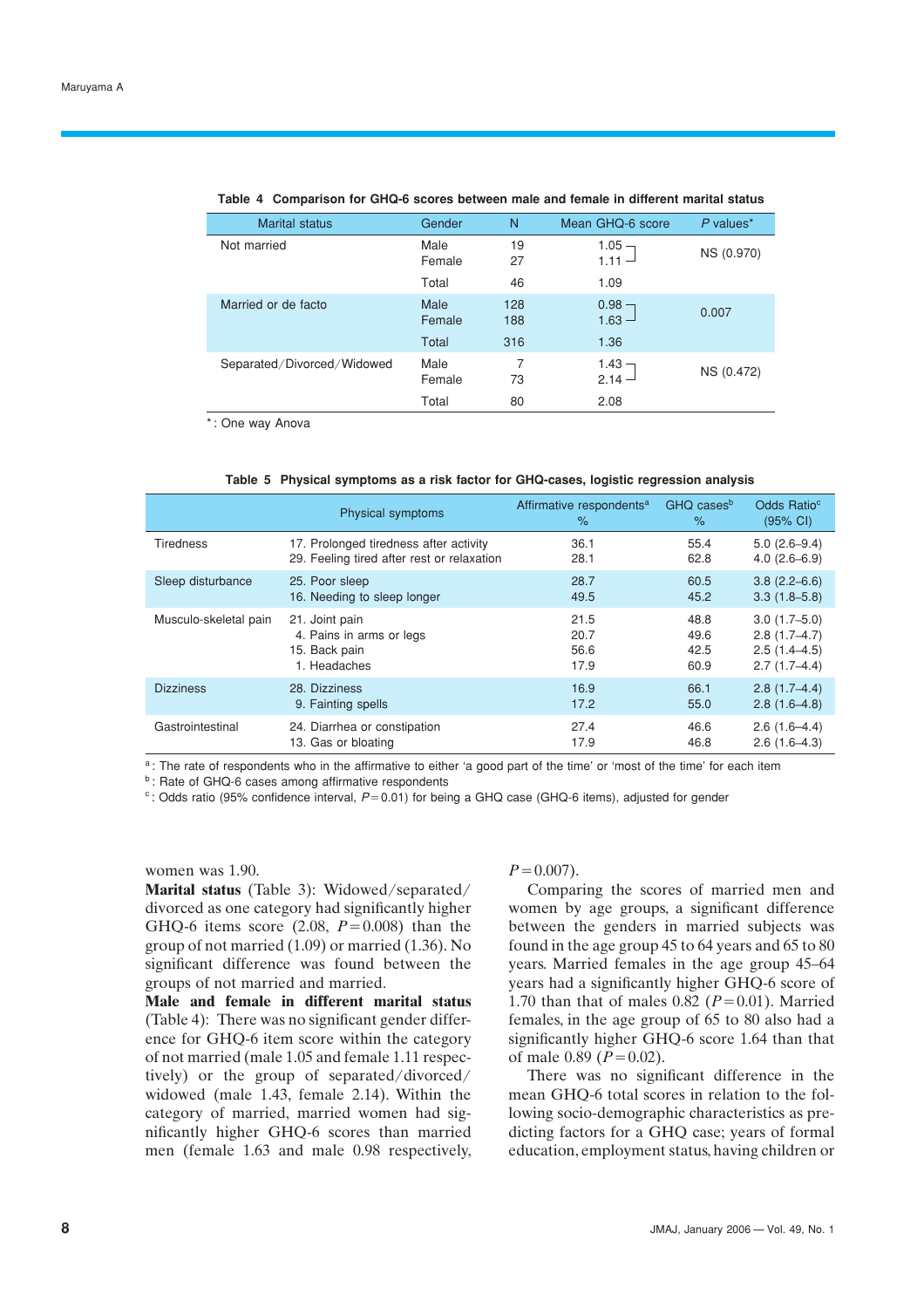|                 | All samples<br>$n = 449$ | GHQ cases<br>$mean \pm SD$ | Non-GHQ cases<br>mean $\pm$ SD | P values  |
|-----------------|--------------------------|----------------------------|--------------------------------|-----------|
|                 | 100%                     | 33.9% (AU** 37%)           | 66.1%                          |           |
| GHQ-6 score     | $1.46 + 2.02$            | $3.78 + 1.88$              | $0.27 + 0.44$                  | $<$ 0.001 |
| Restricted days | $1.15 + 3.38$            | $2.60 + 4.61$              | $0.47 + 2.29$                  | 0.003     |
| Days in bed     | $0.67 + 2.25$            | $1.10 + 2.74$              | $0.43 + 1.87$                  | 0.001     |
|                 |                          |                            |                                |           |

**Table 6 GHQ cases,**\* **Non-GHQ cases and debilities**

 $*$ : GHQ case (GHQ-6 items total score  $\geq$ 2)

\*\*: AU Australian data

not, and living alone or not.

**Patient self-rated general health status**: GHQ-6 items total scores were highly correlated with subjects' self-rated general health status (Table 3). The mean scores for the five degrees of the health status were, recorded as excellent (0.22), very good (0.32), good (0.58), fair (1.74) and poor (3.44) respectively.

**Postmenopausal status** (Table 3): Females who were postmenopausal had significantly higher scores than females who were premenopausal (1.89 for postmenopausal and 1.31 for premenopausal respectively,  $P=0.037$ ).

**Reason for the visit**: Among those who gave a reason for their visit ( $n=267$ ), 208 people indicated a physical reason (77.9%). Two subjects gave the reason for their visit as psychological  $(0.7\%)$  and 16  $(6.0\%)$  stated that both physical and psychological factors prompted their visit. There was a significant difference in GHQ-6 mean scores between physical (score $=1.38$ ) and both physical and psychological reasons given for the visit 3.63 ( $P \le 0.001$ ). The only three patients who answered that they 'did not know' their reason for visit had the highest mean GHQ-6 scores 3.67.

**Physical symptoms as risk factors for a GHQ case** (Table 5): Twelve physical symptoms were grouped as tiredness (tiredness prolonged after activity, feeling tired after relaxation), sleep disorder (poor sleep, needing to sleep longer), muskulo-skelatal pain (joint pain, pains in arms or legs, headaches) and gastrointestinal problems (diarrhea or constipation).

55.8% of subjects reported having back pain. This was the highest reported symptom. 42.5% of these patients with back pain scored more than 2 on their GHQ-6 items and were identified as GHQ cases. These subjects were 2.5 times more

likely to be GHQ cases than Non-GHQ cases (who had no back pain).

Tiredness and sleep disorder were the highest risks of being GHQ cases, with Odds Ratios 5.0 (prolonged tiredness after activity) and 3.8 (poor sleep) respectively. Dizziness and Gastrointestinal symptoms also had Odds Ratios 2.6 to 2.8 respectively.

**GHQ cases, non-GHQ cases and debilities** (Table 6): The percentage of GHQ cases (GHQ-6 total score  $\geq$ 2) for the whole sample was 33.9%. The mean GHQ-6 total score for GHQ cases  $(3.78 \pm 1.88)$  was significantly higher than that of Non-GHQ-6 case  $(0.27 \pm 0.44, \le 0.001)$ .

Two indicators for debility, restricted days and days in bed during last one month were compared between GHQ cases and Non-GHQ cases. Both the mean restricted days and days in bed were significantly longer in GHQ cases than in non-GHQ cases.

**Degrees of impairment for social functions and GHQ-6 scores**: The GHQ-6 scores of the four social functions, hobby, housework, job and social relations were rated according to 3 degrees of severity (not at all, sometimes, definitely). Significant relationships were found between GHQ-6 scores and the degree of debilities in all 4 indicators (range  $r=0.31-0.52$ ,  $P<0.001$ , 2-sided,  $n = 386-449$ ).

**Logistic regression, predictors for GHQ-6 cases**: Variables analyzed by logistic regression for their predictive value in determining GHQ cases (GHQ-6 total score  $\geq$ 2) were: gender (male, female), age groups  $(16-24, 25-44, 45-64, 65 \pm)$ , marital status (not married, married, widowed/ separated/divorced), years of education (12 or less, 13 or more), employment status (unemployed, employed), children (none, any), live alone (yes, no), self-rated health status (excel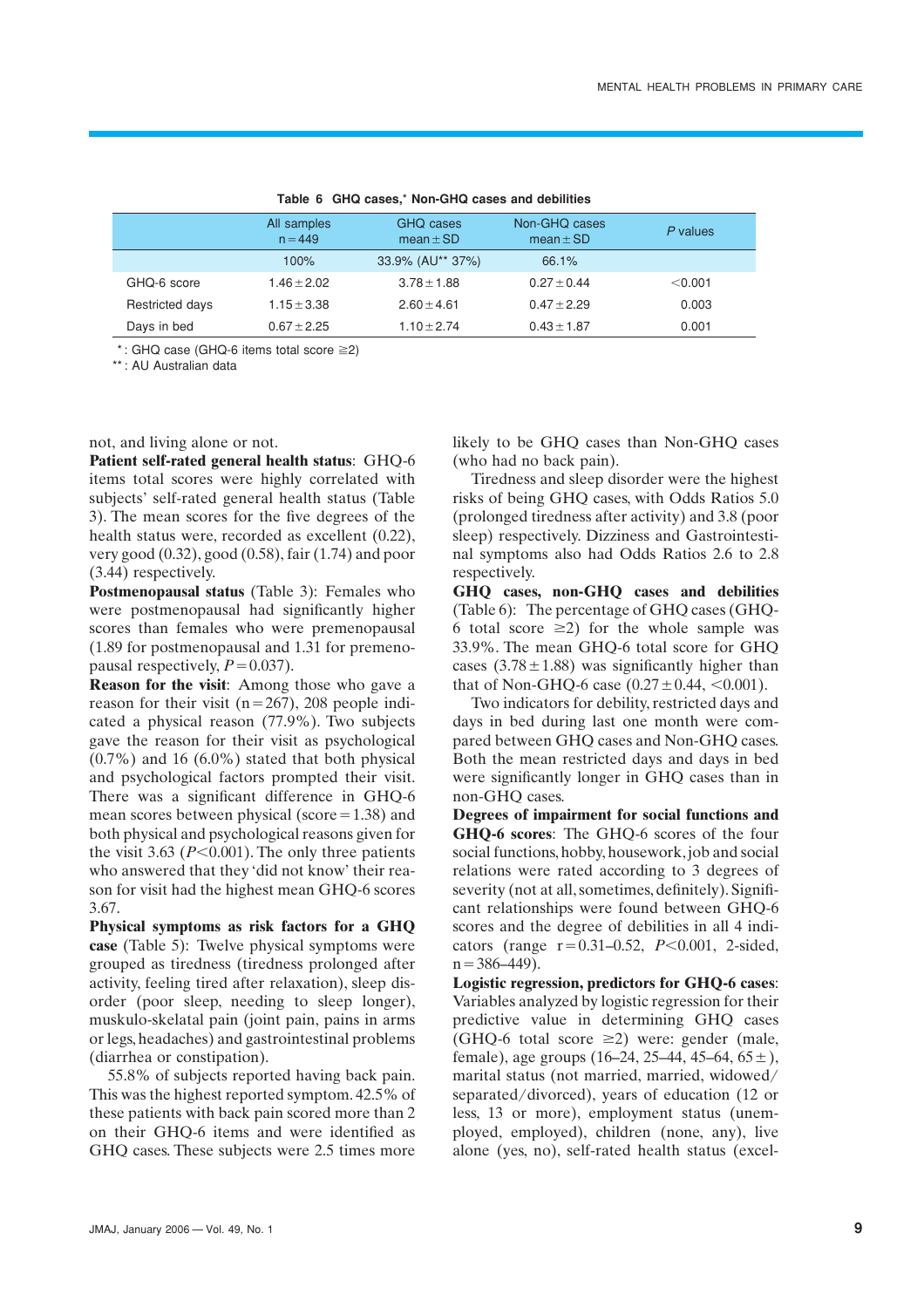lent/very good, good, fair/poor) and degree of impairment for social functions (hobby, house work, job, social activities affected or not).

Of these variables, the risk factors that predicted GHQ cases were: a self-rated general health status as fair/poor (OR=7.7,  $P=0.001$ ), female gender ( $OR = 3.1$ ,  $P = 0.006$ ), decreased motivation for work ( $OR=1.9$ ,  $P=0.002$ ), and the two highest age groups  $45-64$  years,  $(OR=2.5,$  $P = 0.08$ ) and  $65 \pm$  years (OR = 2.3,  $P = 0.05$ ).

**GP Interviews**: Three out of five doctors were surprised at the prevalence of patients found to have psychological problems. Their rough guesses of the prevalence of patients with psychological problems were 5–10% (2 GP's), 10– 20% (1 GP), and 30% (2 GP's). Other points of note from these interviews are:

- (1) Different doctors identified different groups as being most at risk for psychological problems.
- (2) The number of cases the doctors had referred to mental health specialists in the past 12 months ranged from 2 to 10. Diagnoses for these cases were mostly depression. All the patients had been referred to psychiatrists, none to any other kind of mental health professional.
- (3) Depression and somatic complaints were the most common forms of the psychological disorders GPs saw in their patients.
- (4) Prescription of Benzodiazepines for treatment of depression and anxiety was the major treatment choice in these primary care settings, although 3 out of the 5 doctors prescribed SSRI's and other new drugs for depression.
- (5) The major barriers the doctors noted to giving more treatment for their patients' psychological problems were 1) lack of time, 2) lack of appropriate network or resources to refer their patients to, 3) lack of appropriate space in which to talk privately with their patients.
- (6) To obtain more information, most doctors preferred easily accessible and useful information available either on the internet or in a newsletter. Mental health related topics rarely formed part of their continuing medical education.

## **Discussion**

According to the results of this study, the prevalence of GPs' patients in Japan with psychological distress was 33.9%. This finding is supported by results of similar studies undertaken in Australia 37%<sup>13</sup> and by the WHO 32.5%.<sup>6</sup> Age and gender both play a significant role. It is not surprising given the population characteristics in Japan that the average age of the subjects was 56 years. The percentage of female patients was 65% (range 56–71% from practice to practice), which is higher than national average where women visiting out patient clinics is 55%.<sup>14</sup> Accessibility issues for men in the study area may, to some extent, have resulted in them visiting company doctors at their workplace in favor of their GPs.

According to Bebbington PE<sup>15</sup> women were two to five times more at risk of depressive disorders than men. Fujiwara et al.,<sup>16</sup> from their community survey in Japan, reported that women had a rate of depression 3.4 times that of men. This study also identified gender as a risk factor for depression and anxiety; women were 1.7 times more likely to have mental disorders than men. However, women are generally more willing to express their emotions while traditionally this has been seen as weakness in men and could have contributed to the larger number of women found seeking medical attention.

Men and women experience stressful periods at different ages. The major stressful period for men was during the working age 25 to 44 whereas in women psychological scores were higher after the age of child bearing: 45 and older. This could be attributed to men's major responsibilities at work and for families as a breadwinner, while women remained being solely or mainly responsible for housekeeping even after their husband's retirement. Data from this study also indicates that postmenopausal status was highly correlated with the negative psychological well-being of women. These findings should lend insights to discussions about the need to develop resources to assist groups identified as having psychological difficulties, and how these resources might best be deployed: men in the work-force and women after the age of 45 may be target groups.

Table 7 compares variables of this study with WHO-Nagasaki<sup>7</sup> and SPHERE-GP.<sup>17</sup> All three studies used GHQ-6 as a screening instrument.

Two variables, marital status and subjects' selfrated general health status, were closely related to the psychological scores in all three studies. Age difference was also found in three studies with the exception that in this study the age difference was found only in females.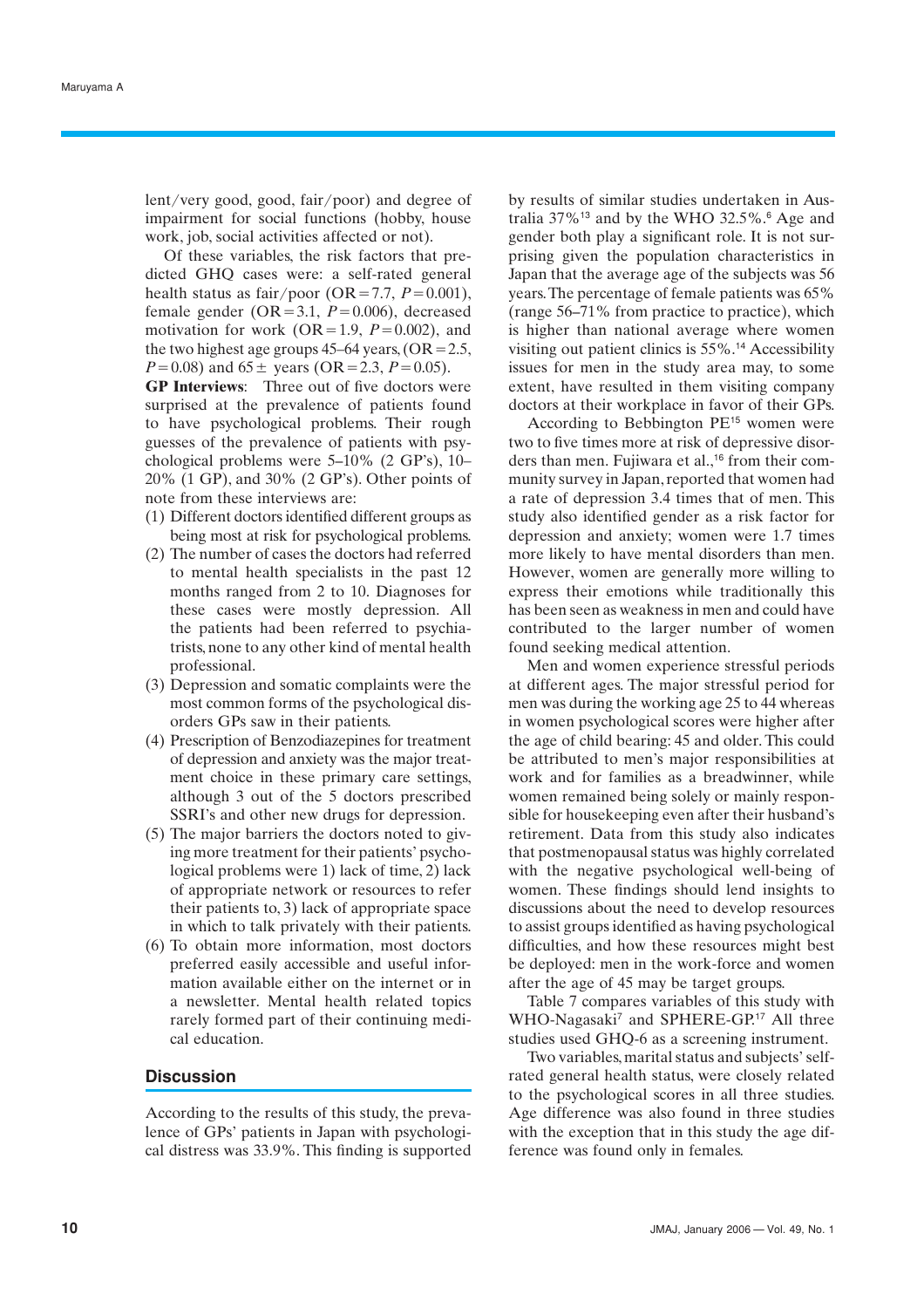|                                  | WHO-Nagasaki | <b>SPHERE-JP</b> | SPHERE-GP (AU) |
|----------------------------------|--------------|------------------|----------------|
| Gender                           |              | $^{+}$           | $+$            |
| Age                              | $^{+}$       | $+$ *            | $+$            |
| Education                        | $^{+}$       |                  | $^{+}$         |
| <b>Marital status</b>            | $+$          | $+$              | $+$            |
| Employed or not                  |              |                  | $^{+}$         |
| Children or not                  |              |                  | $+$            |
| Live alone or not                | <b>NA</b>    |                  | <b>NA</b>      |
| Self-rated general health status | $+$          | $+$              | $+$            |
| Post-menopausal                  | <b>NA</b>    | $^{+}$           | <b>NA</b>      |

| Table 7 Comparing SPHERE-JP with Nagasaki report and SPHERE-GP (AU) for social |
|--------------------------------------------------------------------------------|
| characteristics and health status as risk factor for a GHQ case                |

 $+$ : Significant difference in GHQ-6 scores in each factors;  $-$ : Not significant;

Vacant cell: not included in the questionnaire; \*: Significant for female only; NA: not available

Gender as a risk factor for a GHQ case was found in this study and the Australian result but not in Nagasaki report. Given it was done 20 years prior to this study in Nagasaki, social, political, economical conditions had changed.

Unlike the Nagasaki and Australian reports that showed lower levels of education correlated with higher levels of psychological problems, this study did not support such a finding. The factor that their sample size is greater may have contributed to the difference.

Neither this nor the Nagasaki study found any correlation between employment and having children or not, and the psychological scores. These findings were different from those of the Australian study, which demonstrated that unemployment, and having children were risk factors for psychological problems.

It is of importance that a general question enquiring about patients' own opinion about their health status (from excellent to poor), without specifying the question as mental or physical had a high correlation with their psychological scores. In other words, patients' comments about their general well-being could well reflect their psychological status. Logistic Regression indicated that self-rated general health status is the best predicting factor in identifying patients with psychological difficulties among all the variables evaluated in this study. This mirrors the Austra- $\text{lian}^{\frac{1}{7}}$  and Nagasaki findings<sup>7</sup> and supports the assumption that patients visiting GPs do not discriminate their physical problems from their

mental problems.

When patients were asked a more specific question regarding whether their reason for visiting their doctor was psychological or physical, only 2 out of 267 reported that they visited doctors with a psychological reason. A report $14$ showed that Japanese people seek medical assistance for psychosomatic symptoms rather than psychological symptoms and this fact may be a reason for the difference.

The highly correlated relationship between psychological and somatic symptom items suggested the strong link between psychological and physical symptoms in patients visiting GPs in Japan. The somatic symptoms reported by the patients yielded high Odds Ratios to the GHQ-6 cases. Back pain has the highest rate 55.8% among subjects in this study with an OR 2.5. This percentage is consistent with the National Survey of Health 1999 (Kokumin Eisei no Douko) that back ache is the most common complaint amongst the general population in Japan. The two items questioning about fatigue had the highest ORs (range 4.0–5.0) and this reconfirmed previous findings in Australia<sup>18</sup> and Japan<sup>19</sup> that prolonged fatigue syndromes are common in primary care settings and are strongly associated with current psychological distress. The physical symptoms; back pain, headache, fatigue, sleep disorder and digestive system disorders are all risk factors for psychological distress and these symptoms should be of concern for the medical professions when considering somatic disorders.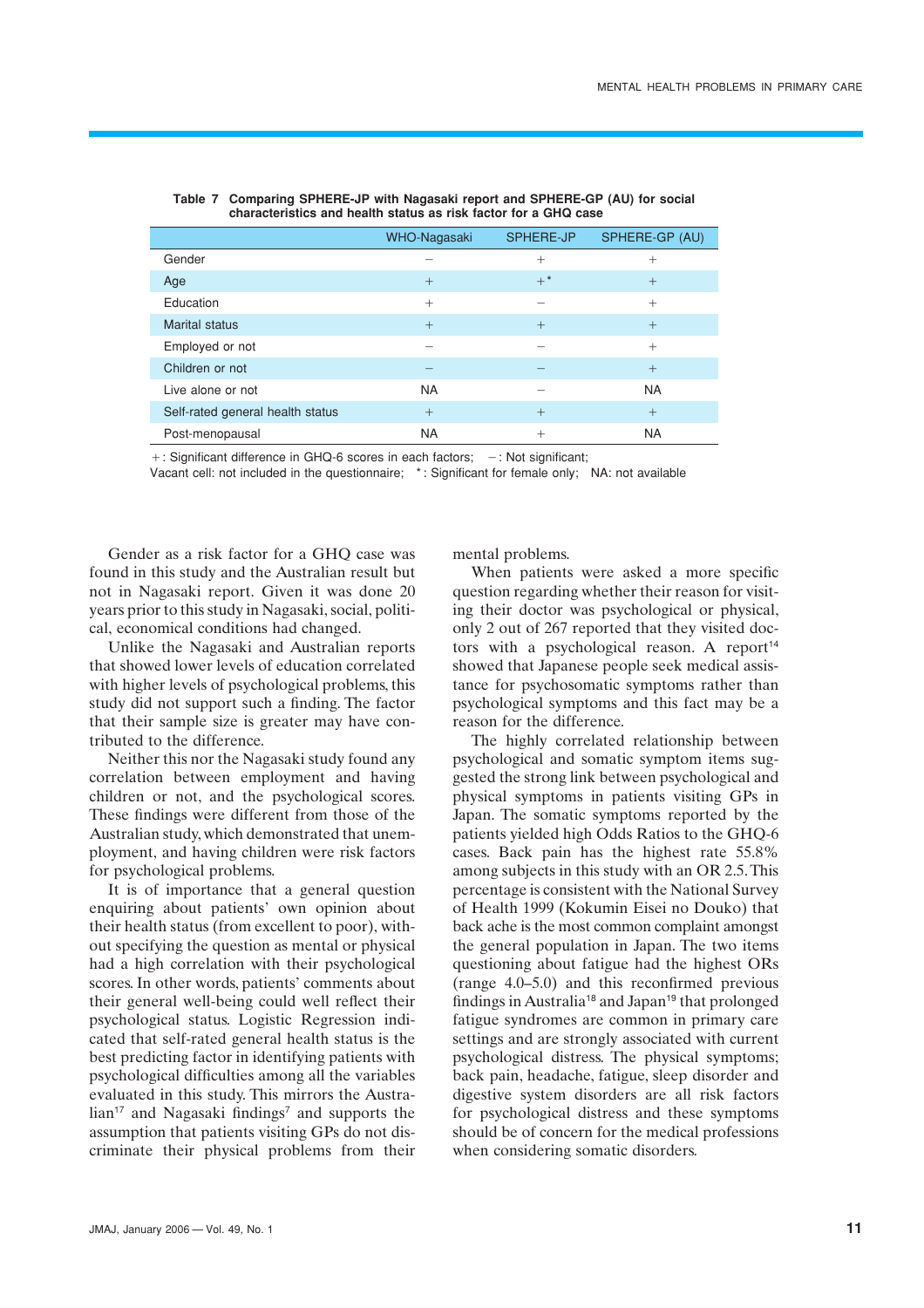A community survey carried out in Japan by Tomoda,<sup>20</sup> compared the degree of debilities of subjects with major depression and sub-threshold depression. Thirteen percent of the interviewed subjects had sub-threshold depression and 40% of the subjects with sub-threshold depression reported some sort of functional debility. Our study also showed that debilities expressed in terms of 'restricted days in the last one month' and 'days in bed in the last one month' were highly correlated to patients with mild forms of anxiety and depression.

From interviewing 5 GPs for their responses and comments, 3 out of 5 doctors were surprised at the high prevalence of patients found by the study to have psychological problems. The two GPs who were not surprised with the outcome were not necessarily the less busy ones. 'Interest and Concern'<sup>21</sup> are major factors related to doctors' awareness of the problems. Although it may not be possible to modify doctors' 'concern', it should be possible to improve doctors' interview skill.

The number of cases that GPs referred to mental health specialists in the previous 12 months was less than 10 in any one of the GP practices in this study. None of the GPs referred their patients to psychologists or counselors. There seems to be a big gap between the needs of the GPs for psychiatrists and other professionals to assist in the treatment of their patients and what is available. When asked what groups were most at risk for psychological disorders, different doctors noted different groups, perhaps inadvertently selecting which patients they would be most likely look at more closely for psychological problems.

## **Conclusion**

This study used the responses of 449 patients of 5 GPs in the Osaka area of Japan, to a simple

#### **References**

- **1.** Harris MF, Silove D, Kehag E, et al. Anxiety and depression in general practice patients: prevalence and management. MJA. 1996;164:526–529.
- **2.** Williams JW, Kerber CA, Mulrow CD, Medina A, Aquilar C. Depressive disorders in primary care: Prevalence, functional disability, and identification. J Gen Intern Med. 1995;10:7–12.
- **3.** Goldberg DP, Lecrubier Y. Form and frequency of mental disorders across centers. In: Üstun TB, Sartorius N, ed. Mental

patient self-rated questionnaire. Collection of information about the prevalence of mental health problems in patients attending primary care clinics in Japan is essential to raise awareness about these issues amongst doctors and within the health care system in general. This study found that 33.9% of patients attending primary care settings in Osaka had psychological disorders. The prevalence is high though consistent with other international reports. $6,13$  A simple, quick screening questionnaire for psychological distress is useful and can assist doctors in better identifying the problems.

Groups found to be most at risk were females, females aged 45 or more, post-menopausal women, work-age men and anyone separated, divorced or widowed. This indicates an initial focus for the planning of mental health service delivery in primary care settings. An increased GHQ-6 total score was highly correlated with reduced productivity and impaired daily and social functioning. When all variables were tested by logistic regression, the best predictors for GHQ cases were patients who self-rated poor or fair general health status, female gender and decreased daily functioning.

This study identified a deficiency in the service provided to people with psychological problems in Japan. Learning from the comments of participating GPs and their experience with patients can help fill the gaps in the system of delivery of mental health services. In these days of rapidly increasing health care costs, it is in everyone's interest to identify people with psychological problems early and accurately.

#### **Acknowledgements**

I would like to thank Prof. Arie Rotem, Center for Public Health, University of New South Wales, Sydney and Prof. Ian Hickie, Professor of Psychiatry, the University of Sydney for their kindness and generosity in instructing me on this project

Illness in General Health Care: An International Study. Chichester: John Wiley; 1995:323–324.

- **4.** Üstun TB. Unmet need for management of mental disorders in primary care. In: Andrews G, Gebdersib S, ed. Unmet Need in Psychiatry: Problems, Resources, Responses. Cambridge: Cambridge University Press; 2000:157–171.
- **5.** Spitzer R, Williams J, Kroenke K, et al. Utility of a new procedure for diagnosing mental disorders in primary care, The PRIME-MD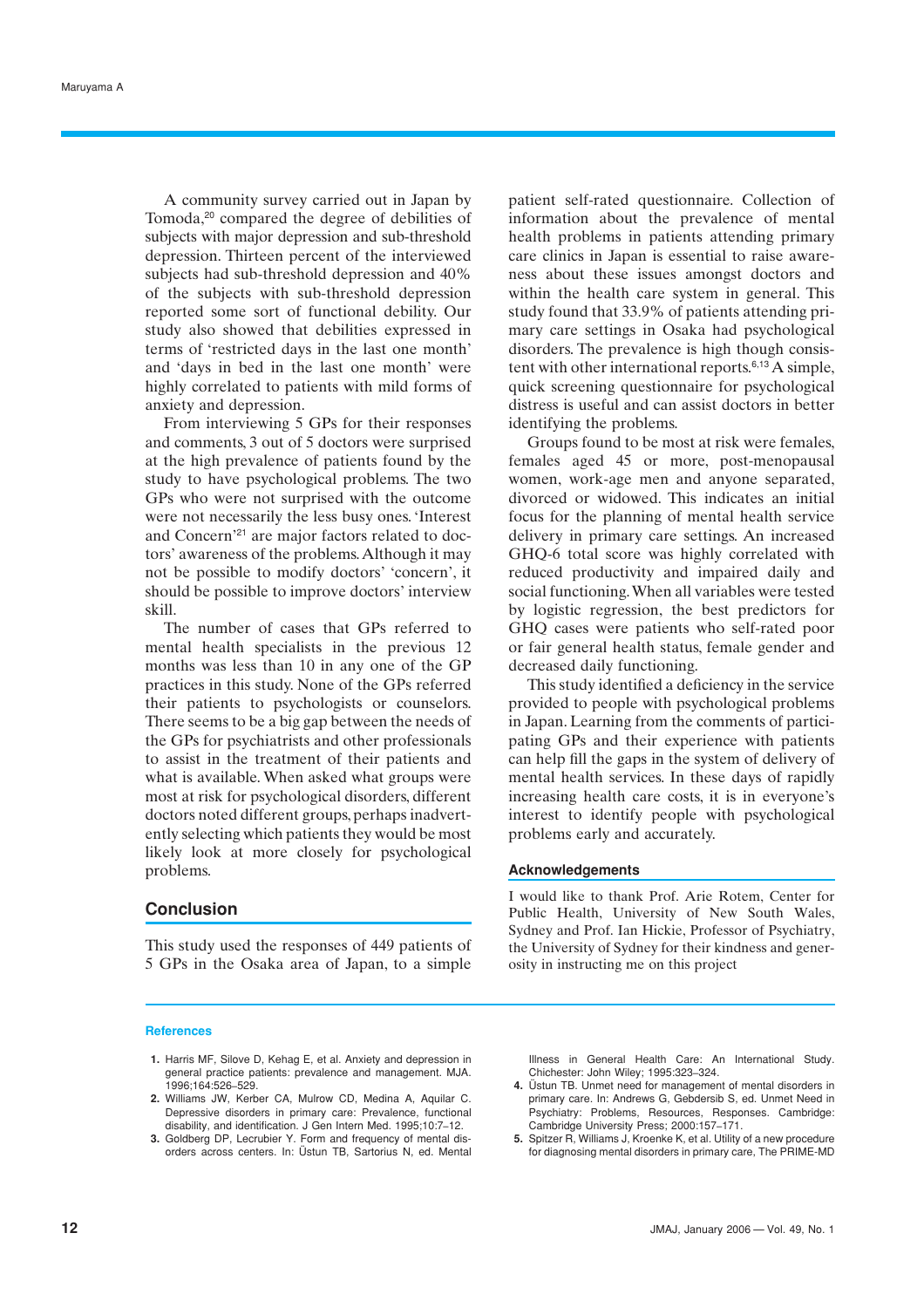1000 study. JAMA. 1994;272:1749–1756.

- **6.** Üstun TB, Von Korff M. Primary mental health service: Access and provision of care. In: Üstun TB, Sartorius N, ed. Mental Illness in General Health Care: An International Study. Chichester: John Wiley; 1995:352–355.
- **7.** Nakane Y, Michituji S. Results from the Nagasaki Center. In: Üstun TB, Sartorius N, ed. Mental Illness in General Health Care: An International Study. Chichester: John Wiley; 1995:193–209.
- **8.** Tsuda T, Shigemoto H, Hirano H, Watanabe Y. Clinical evaluation of depression in primary care setting. Japan Medical Journal. 1984;3117;47–50.
- **9.** Hickie IB, Davenport T, Hadzi-Pavlovic D, et al. Development of a simple screening tool for common mental disorders in general practice. MJA. 2001;175:S10–17.
- **10.** Hadzi-Pavlovic D, Hickie IB, Wilson AJ, Davenprot TA, Lloyd AR, Wakefield D. Screening for prolonged fatigue syndromes: validation of the 'SOFA' scale. Social Psychiatry and Psychiatric Epidemiology. 2000;35:471–479.
- **11.** Marks JN, Goldberg DP, Hillier VF. Determinants of the ability of general practitioners to detect psychiatric illness. Psychological Medicine. 1979;9:337–353.
- **12.** Wittchen HU, Hofler M, Meister W. Prevalence and recognition of depressive syndromes in German primary care settings: Poorly recognized and treated? International Clinical Psychopharmacology. 2001;16:121–135.
- **13.** Simon GE, Von Korff M, Piccinelli M, Fullerton C, Ormel J. An international study of the relation between somatic symptoms

and depression. NEJM. 1999;341:1329–1335.

- **14.** Health and Welfare Statistics Association. Journal of Health and Welfare Statistics. 2001;48:408–409.
- **15.** Bebbington PE. The social epidemiology of clinical depression. (Retracted by Üstun TB, Sartorius N. Public health aspects of anxiety and depressive disorders. International Clinical Psychopharmacology. 1993;8:S15–20) In: Henderson, Burrows ed. Handbook of Social Psychiatry. Amsterdam: Elsevier Science Publishers.
- **16.** Fujiwara S, Kitamura T. A psychiatric epidemiological study in Kofu-city. Japan Medical Journal. 1993;3618:47–50.
- **17.** Hickie IB, Davenport TA, Scott EM, et al. Unmet need for recognition of common mental disorders in Australian general practice. MJA. 2001;175:S18–24.
- **18.** Hickie IB, Hooker AW, Hadzi-Pavlovic D, Bennett BK, Wilson AJ, Lloyd AR. Fatigue in selected primary care settings: sociodemographic and psychiatric correlates. MJA. 1996;164:585–588.
- **19.** Kitani T. A community survey of chronic fatigue. Research on health services. Ministry of Health and Labor Science Research Grant, 1999.
- **20.** Tomoda T, Iwata N, Kitamura T. Prevalence and characteristics of subthreshold depression among non-clinical sample. Archives of Psychiatric Diagnostics and Clinical Evaluation. 1998;4:391– 401. (in Japanese)
- **21.** Wilmink FW, Ormel J, Giel R, et al. General practitioners' characteristics and the assessment of psychiatric illness. Journal of Psychiatric Research. 1989;23:135–149.

## **Appendix SPHERE-JP page 1/2**

 $\Box$  Female  $\Box$  Male, Age  $\Box$  Today's date We would like to know about your general health. For each question, please tick the appropriate response space.

|  |  |  | For each question, please tick the appropriate response space. |  |
|--|--|--|----------------------------------------------------------------|--|
|  |  |  |                                                                |  |

| Over the past few weeks have you been troubled by: |                                 |                               |                     |                                             |                                 |                               |                     |
|----------------------------------------------------|---------------------------------|-------------------------------|---------------------|---------------------------------------------|---------------------------------|-------------------------------|---------------------|
|                                                    | Some of<br>the time<br>or never | A good<br>part of<br>the time | Most of<br>the time |                                             | Some of<br>the time<br>or never | A good<br>part of<br>the time | Most of<br>the time |
| 1. Headaches?                                      |                                 |                               |                     | 18. Sore throats?                           |                                 |                               |                     |
| 2. Feeling irritable or crancky?                   |                                 |                               |                     | 19. Numb or tingling sensations?            |                                 |                               |                     |
| 3. Poor memory                                     |                                 |                               |                     | 20. Feeling constantly under strain?        |                                 |                               |                     |
| 4. Pain in your arms or legs?                      |                                 |                               |                     | 21. Joint pain?                             |                                 |                               |                     |
| 5. Feeing nervous or tense?                        |                                 |                               |                     | 22. Weak muscles?                           |                                 |                               |                     |
| 6. Muscle pain after activity?                     |                                 |                               |                     | 23. Feeing frustrated?                      |                                 |                               |                     |
| 7. Waking up tired?                                |                                 |                               |                     | 24. Diarrhoea or constipation?              |                                 |                               |                     |
| 8. Rapidly changing moods?                         |                                 |                               |                     | 25. Poor sleep?                             |                                 |                               |                     |
| 9. Fainting spells?                                |                                 |                               |                     | 26. Getting annoyed easily?                 |                                 |                               |                     |
| 10. Nausea?                                        |                                 |                               |                     | 27. Everthing getting of top of you?        |                                 |                               |                     |
| 11. Arms or legs feeling heavy?                    |                                 |                               |                     | 28. Dizziness?                              |                                 |                               |                     |
| 12. Feeling unhappy & depressed?                   |                                 |                               |                     | 29. Feeling tired after rest or relaxation? |                                 |                               |                     |
| 13. Gas or bloating?                               |                                 |                               |                     | 30. Poor concentration?                     |                                 |                               |                     |
| 14. Fevers?                                        |                                 |                               |                     | 31. Tired muscles after activity?           |                                 |                               |                     |
| 15. Back pain?                                     |                                 |                               |                     | 32. Feeling lost for words?                 |                                 |                               |                     |
| 16. Needing to sleep longer?                       |                                 |                               |                     | 33. Losing confidence?                      |                                 |                               |                     |
| 17. Prolonged tiredness after activity?            |                                 |                               |                     | 34. Being unable to overcome difficulties?  |                                 |                               |                     |